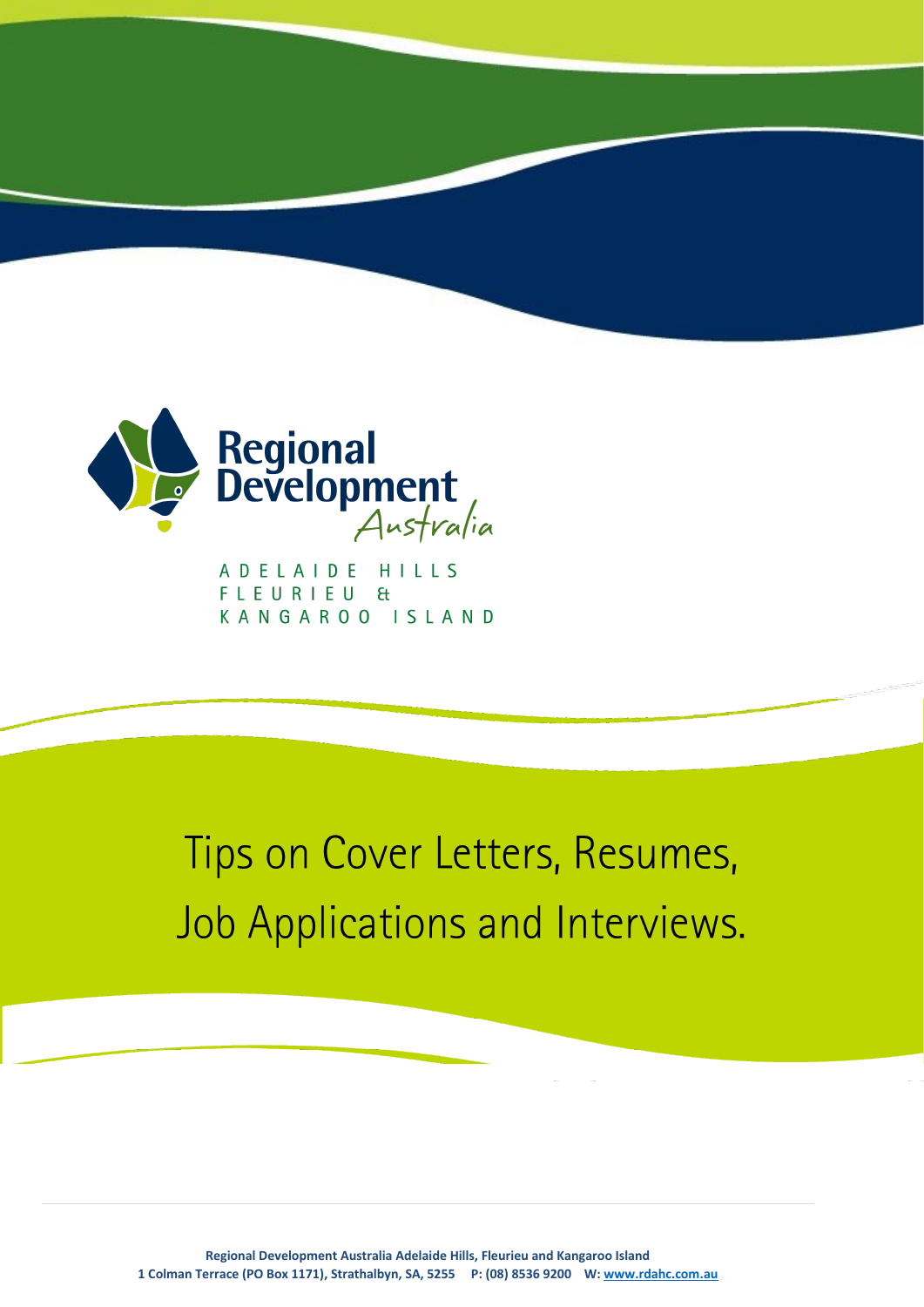

Shaping the Future of our Region

# **How to make your job application stand out**

# **1. Tailor your application to the job**

This first tip is the most time-consuming and, as a result, the most ignored. However, to get noticed, it's crucial to make your application relevant to the specific role you're applying for.

# **2. Make your resume easily skimmable**

Imagine you're a hiring manager and you receive more than 100 cover letters and resumes to sift through to find the right person for the job. With that kind of volume, applications that are clearly laid out, using the right font and paragraph breaks, are most likely to get noticed.

# **3. Use the right keywords**

One of the best ways you can make your application stand out is to make it more findable.

This involves using specific keywords for skills that recruiters or hiring managers might be looking for in your resume and cover letter.

If search tools are being used to search a database for a potential candidate, yours will show up in the search results. Be sure to naturally integrate these words and phrases into sentences in your application, rather than awkwardly listing words somewhere on the page.

# **4. Proofread, proofread, proofread**

Hiring managers aren't very forgiving when it comes to spelling mistakes. In fact, just one or two errors or typos in your application could mean that your application is rejected entirely.

#### **5. Be results-focused**

Hiring managers are looking for someone who can get the job done and deliver results. Show that you are that person by using statistics ("increased sales by X%") or action words ("steered X project") to demonstrate the results you can achieve.

#### **6. Use the STAR technique**

The STAR technique is a proven method for clearly conveying important information. It helps provide context and demonstrates your capabilities in a concrete, measurable way. When describing a skill or capability, use the following formula: **SITUATION – TASK – ACTION – RESPONSE**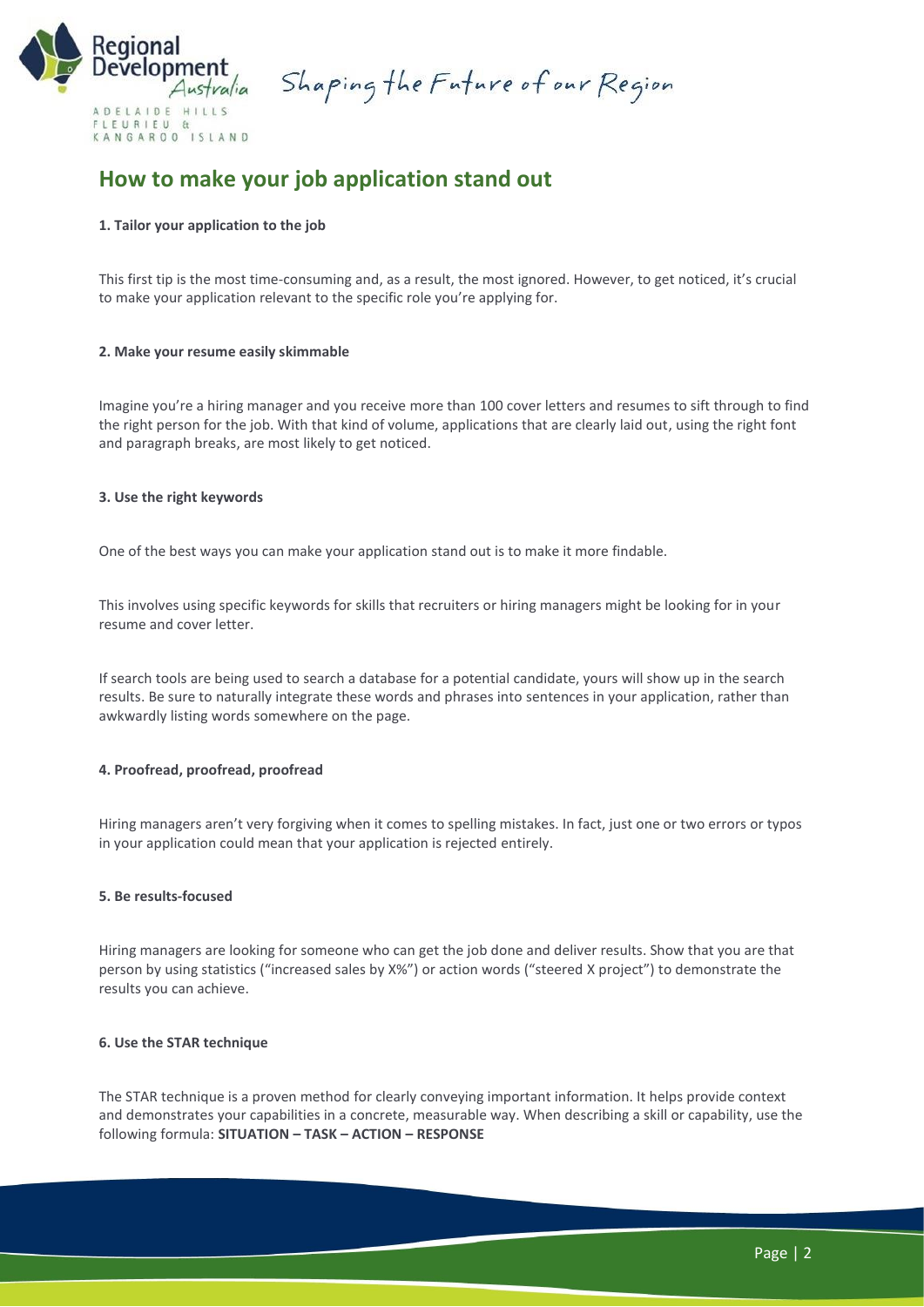

Shaping the Future of our Region

# **8. Follow up**

If you are genuinely suitable for a role, a follow-up phone [call to the relevant recruiter,](https://www.michaelpage.com.au/advice/career-advice/changing-jobs/inside-head-recruiter-how-help-us-help-you-find-job) hiring manager or decision maker within an organisation can go a long way to support your application.

By putting in extra effort and demonstrating you are truly interested in this specific role, you'll give yourself a better chance of success.

If there are no specific instructions about how to send your resume via email, stick to the following:

# **Tips for sending a resume by email + resume email template**

#### **1. Keep it succinct**

Introduce yourself, explain why you are writing the email, and outline the documents you have attached. Include a warm but professional sign-off expressing that you hope to hear further from the hiring manager.

#### **2. Triple-check your message and documents**

Run your email message, resume, cover letter, and any other documents through a spelling and grammar check, and read each piece out loud to ensure it makes sense. Importantly, double-check that you have tailored everything to the current job you are applying for, as your CV and cover letter templates may still mention a previous business name from a past job application.

#### **3. Use a professional email address**

You might like to email your friends from StarWars\_Lover\_69@hotmail.com, but for job applications you should use a professional email address that contains all, or part of, your first and last name.

## **4. Send yourself a test message**

Before you send your email to the employer, send yourself a test message with your documents to make sure all the formatting is correct and that all the attachments open as they should.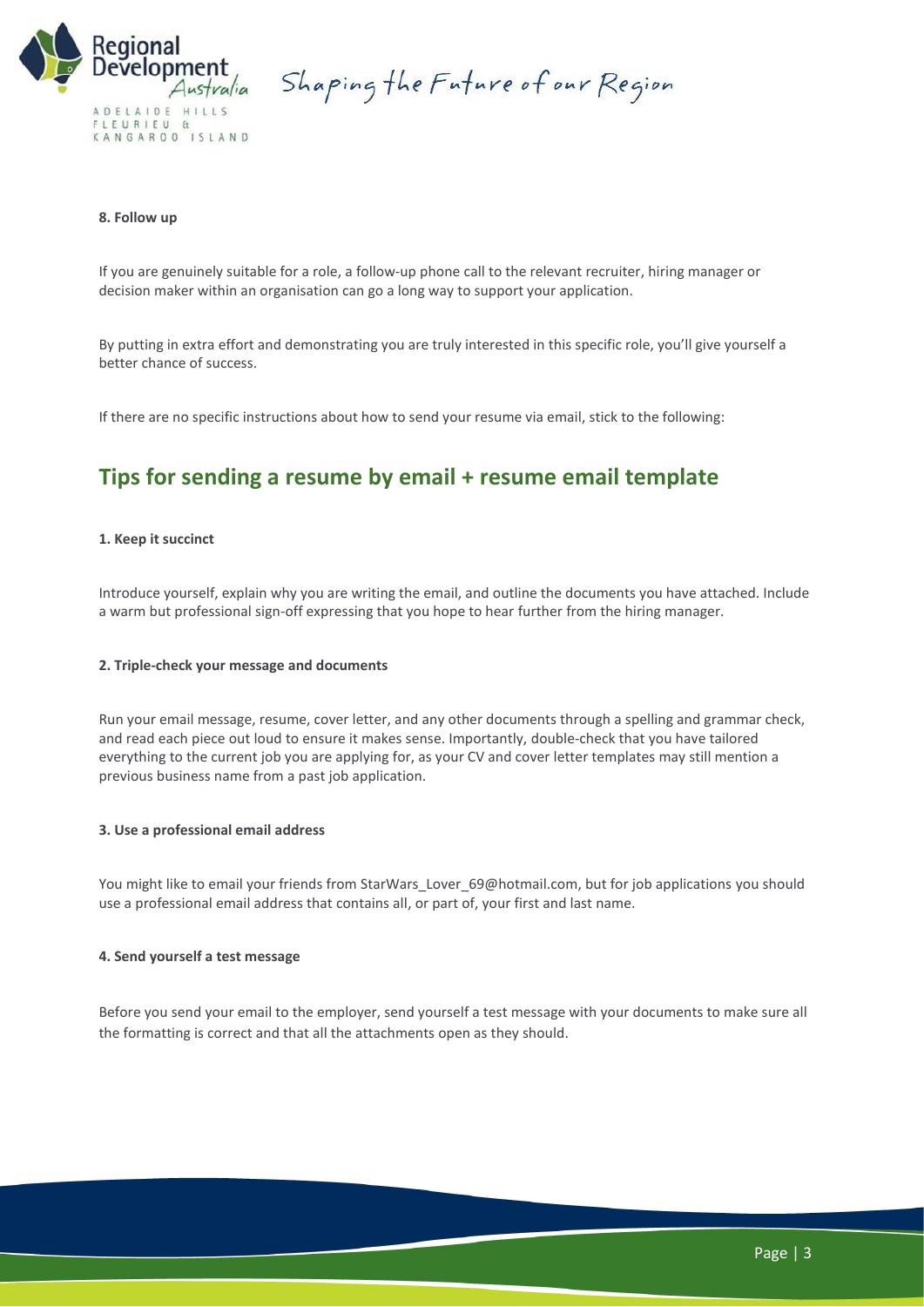

Shaping the Future of our Region

# **How to write a cover letter that stands out**

# **1. Open with a hook**

The number one goal of your cover letter is to get a hiring manager interested in you, and what you have to offer.

Swap the standard introduction with a memorable statement instead. Start with an impressive achievement you're proud of, and that's relevant to the role, or highlight an aspect of the [job description](https://www.michaelpage.com.au/advice/management-advice/hiring/how-write-effective-job-description) that stands out to you. If you can get them to keep reading, that's half the battle won.

# **2. Personalise it to match the job listing**

Address your letter to the appropriate person, quote the job title and reference number (if applicable), and add where and when you saw the advertisement. Also, include the date and your contact details.

# **3. Use a clear and concise structure**

A good cover letter uses short sentences, simple language and is concise. It should be between 3-4 paragraphs in length and no longer than one page.

Begin by clearly stating why you are interested in the role and company. Next, demonstrate how your key skills, qualifications and experience can help the business meet its goals. Show how your interests and personal qualities make you the best fit for the job and close by thanking the reader for considering your application.

## **4. Keep the tone positive and upbeat**

The tone of your cover letter should be professional, friendly, and upbeat. You want to demonstrate that you are enthusiastic about the role and have a positive attitude towards the company. Avoid mentioning areas where you may be lacking the skills or experience listed in the job advertisement.

# **5. Use a cover letter template**

If you've ever wondered how other people make their cover letter and CV look so great, here's the secret: templates. There are countless templates online.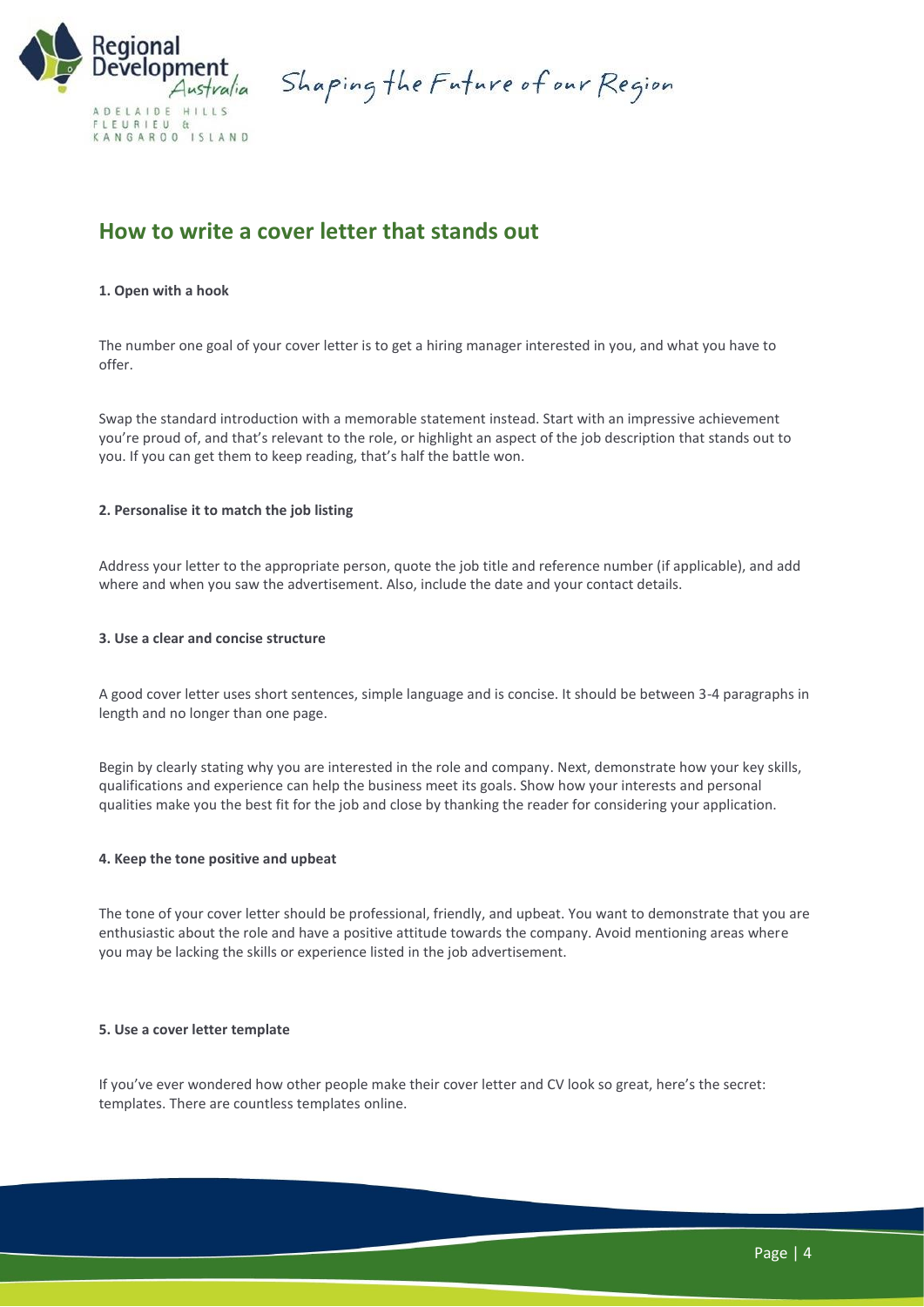

Shaping the Future of our Region

## **6. Give them a reason to read your resume**

The point of a cover letter is first to introduce yourself and show why you are a good fit for the role and the company, but it should also act as something of a teaser for your resume. You want the reader to move from the letter to your [impressive resume](https://www.michaelpage.com.au/advice/career-advice/resume-and-cover-letter/how-write-winning-resume), so don't simply regurgitate all of the information from your resume into your letter.

# **7. Always proofread**

Spelling mistakes or poor copy-paste jobs are the fastest way to get your application discarded by hiring managers.

Have a trusted friend or family member double-check it for mistakes. Reading your cover letter out loud is another great way to catch any tiny errors in the mix.

# **How to write a resume that stands out**

# **1. Tailor your resume to fit the job description**

There are many ways to do this, but lying at the heart of all of them is research; learn about the place you're applying to and show them why you're the best fit.

# **2. Highlight the important skills**

There will be lots of ways you can benefit any company you work for, but the beauty of a creative resume is that it focuses on the exact skills you're able to bring to the table – the ones the company you're applying to is looking for.

# **3. Focus on your achievements**

When you write a resume, it should focus on the unique accomplishments that make you stand out. Demonstrate how you contributed to the organisation: did you save money or time, exceed targets, solve problems, improve processes, or attract new customers? Where possible, quantify how you added value with numbers, percentages or dollar amounts.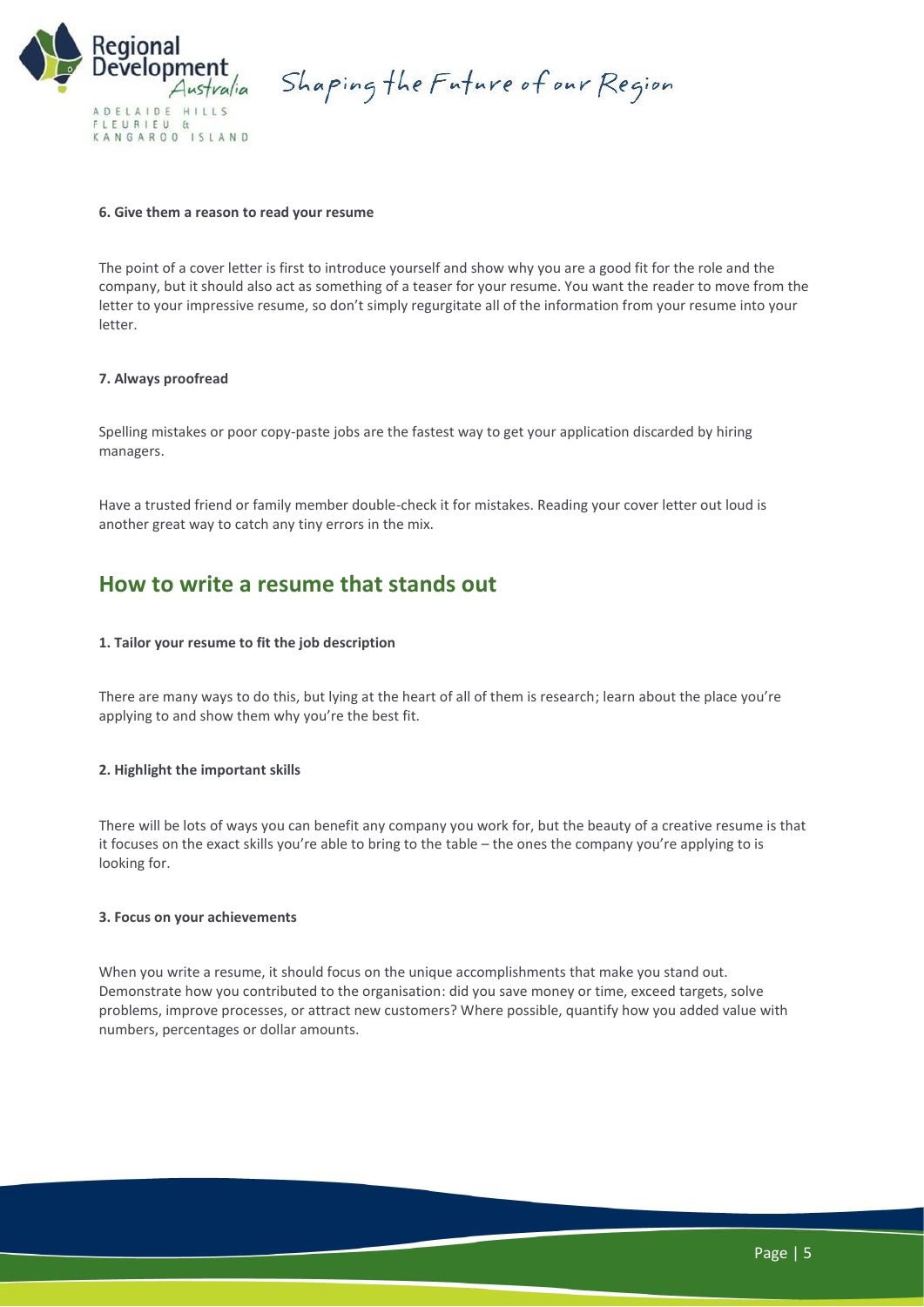

Shaping the Future of our Region

#### **4. Ensure your resume makes for a compelling read**

The tone of your resume should be enthusiastic, upbeat and professional. Put your strongest and most relevant points first, using action words such as 'completed', 'developed' and 'managed', and superlatives such as 'first', 'best' and 'highest'.

Use a practical resume format

- **Choose a fuss-free layout** that provides enough white space so the resume is easy to read.
- **Keep the text size no smaller than 10 point font** and provide enough white space so it's easy to read.
- **Aim for 2-3 pages** to include the information that is relevant for the role there is no need to include everything you've done across your entire career.
- **Ensure your name and contact details** (mobile phone and email address are requirements) are clearly visible at the top of the resume.
- **Include a career summary or professional profile** at the beginning that highlights your relevant experience, core competencies and technical skills.
- **For each role you've held, include the company name, job title and dates**. Start with your most recent role and then add your previous roles in reverse chronological order.
- **Briefly describe the scope, responsibilities and important aspects of each role**, to whom you reported, the number of people you managed, size and type of projects you handled and size of budget if relevant.
- **Include bullet points of your accomplishments for each role**. These should include the tangible results of your efforts.

# **How to prepare for an interview**

# **1. Research the company**

- Before you get to the interview, it's vital to do your homework about the company and the person you will be working for. Visit the company's website to find out everything you can about their key products and services, target markets, recent events, structure, culture and future direction.
- Researching the company will help you to better understand where your role fits and your knowledge will boost your credibility with the interviewer.
- Additionally, find out as much as you can about the person who will be interviewing you. And talk to people; if you happen to know someone who works there or has worked there before, they could be a source of valuable inside information.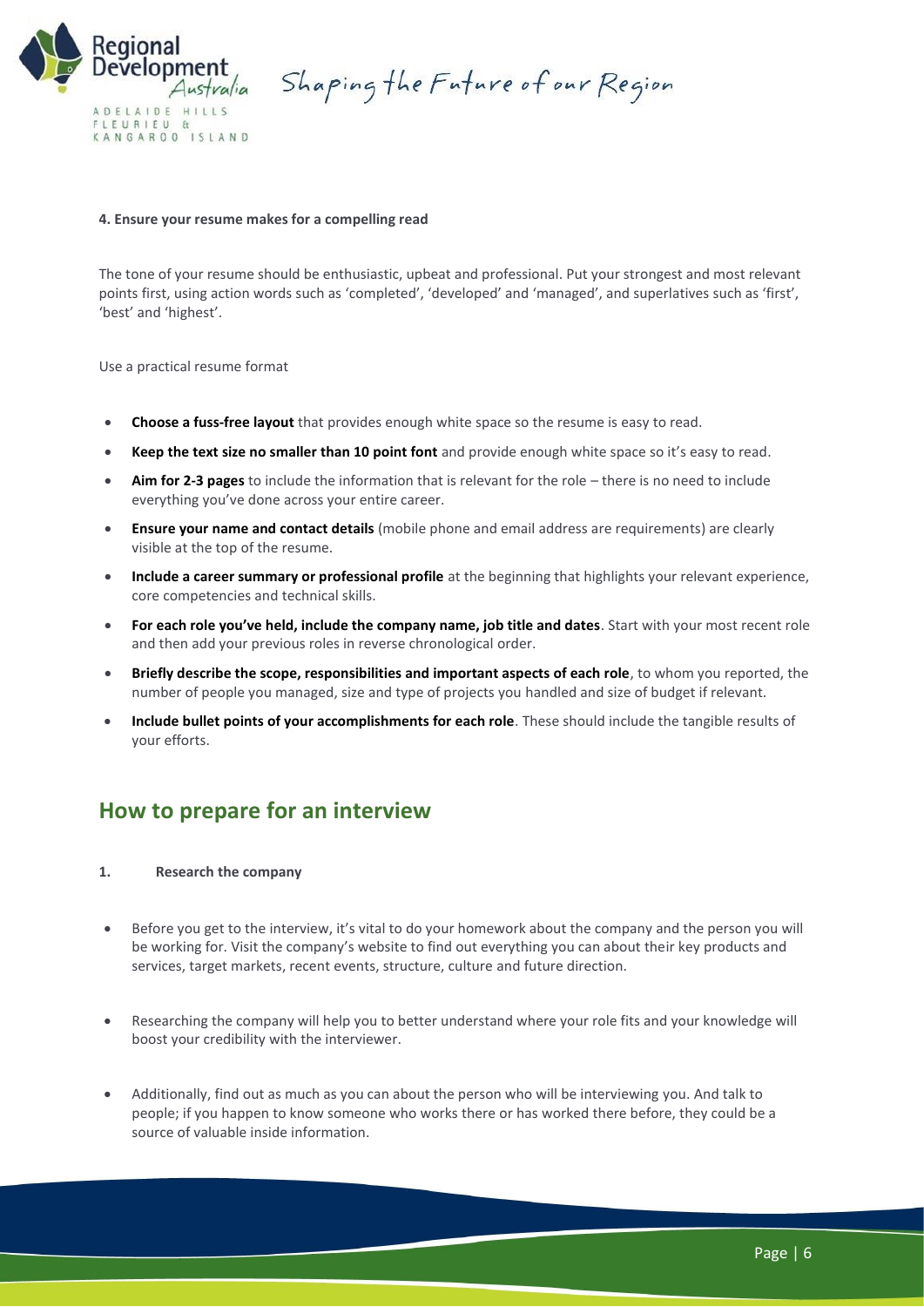

Shaping the Future of our Region

# **2. Review the job description**

- Carefully examine all the information you have about the role, including the job description and job listing. Make notes about how your skills and experience align to the role.
- Doing so is not only useful for preparing relevant responses, but also for forming intelligent questions to ask during the interview.

# **3. Practise your responses… and your questions**

- Rehearsing your responses is one of the most critical steps in interview preparation. Try to anticipate the [questions you might be asked](https://www.michaelpage.com.au/advice/career-advice/interview/common-interview-questions) and make sure that, when they come, you're not answering them for the first time.
- For each potential question, prepare practical examples that demonstrate how you responded to the task/situation and highlight the positive outcome.
- Also prepare some questions you can ask towards the end of the interview. Choose questions that are relevant to the role and the company, and avoid topics like salary and benefits – these discussions can happen further down the track if you're offered the role.

#### **4. Play to your strengths**

- Know your key strengths and be able to communicate them convincingly. Have confidence in your professional experience and abilities and be able to articulate these strengths.
- The interview is your opportunity to [sell yourself,](https://www.michaelpage.com.au/advice/career-advice/interview/how-sell-yourself-interview-presentation) so be sure to have prepared examples of what makes you a compelling candidate.
- And don't forget an interview should be a two-way conversation, not an interrogation. Don't be afraid to ask sensible and pertinent questions, because this is your opportunity to find out if the role is the right fit for you and your career needs.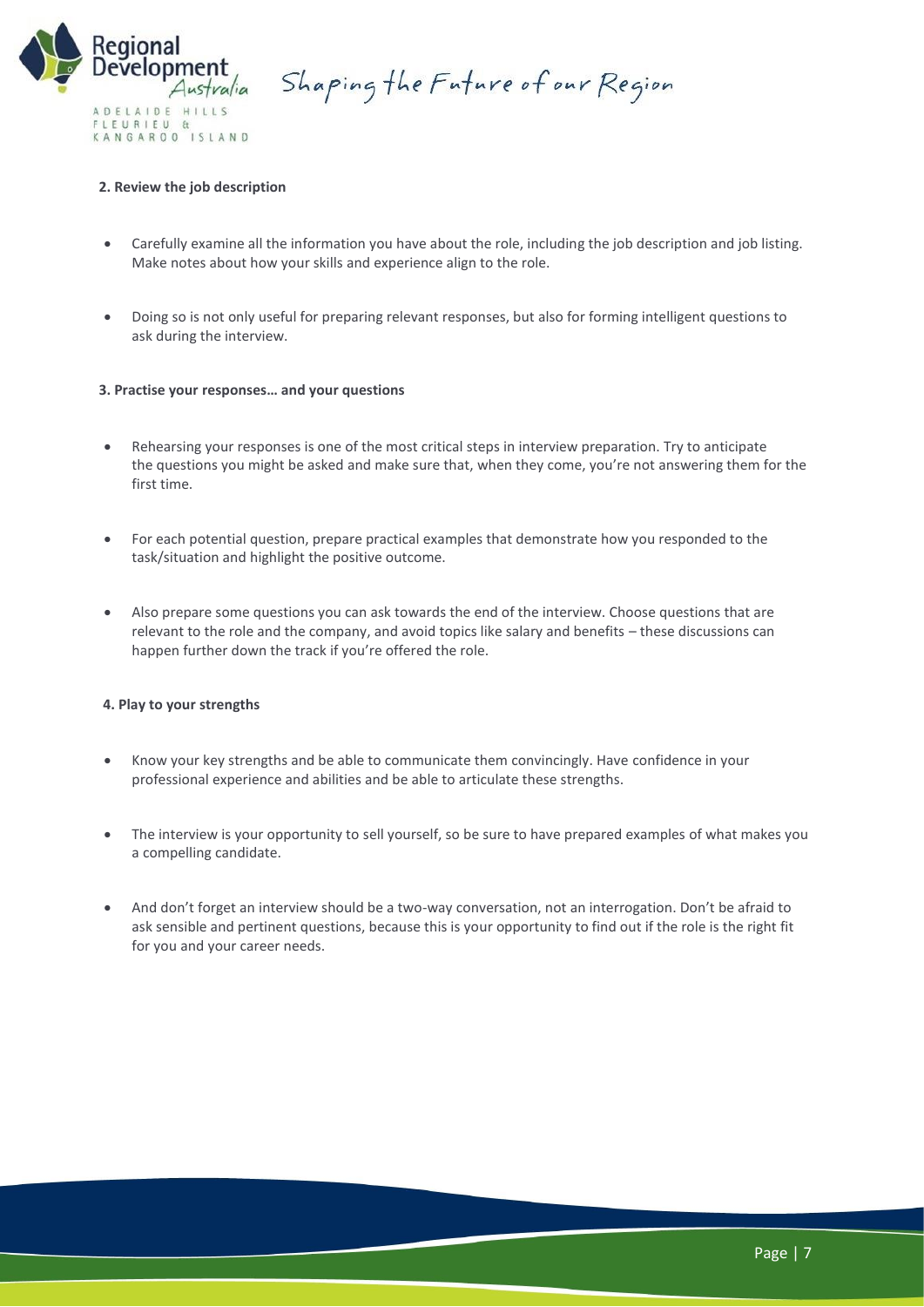

Shaping the Future of our Region

# **13 common interview questions to consider**

# **1. Tell me a bit about yourself**

"Tell me a bit about yourself" is a commonly asked interview question to help break the ice and provide a brief, high-level understanding of who you are and your professional work background.

# **2. Why do you want to work here?**

With this question, the interviewer is trying to understand your motivations for applying to the job.

What's key here is to showcase your knowledge of the company and to highlight insights you have discovered during your interview preparation and research phase.

# **3. What do you know about us as a company?**

Research and being prepared are, again, crucial to any successful job interview. This question allows you to showcase the time and effort you've spent really getting to understand the business, and you can use this question as an opportunity to align yourself to their value proposition and the services they offer.

#### **4. What are your strengths?**

With this question, the interviewer is looking to understand your professional strengths and how these will tie into the role. Choose a few of your key strengths that fit the role requirements, and wherever possible, give strong examples to back this up. Strengths include the ability to work under pressure, delegate successfully and to manage various projects and stakeholders.

#### **5. What are your weaknesses?**

While this is possibly one of the trickiest interview questions to answer, the interviewer is simply trying to gauge your level of self-awareness. It can be tempting to try and avoid the question, and maybe job candidates panic and end up responding with "I can't think of any" or "I don't have any".

So, when it comes to the weaknesses discussion, focus on one or two areas that you could improve on or what you find most challenging. What's key here is an ability to both acknowledge and be self-aware, while demonstrating your ability and willingness to learn and grow.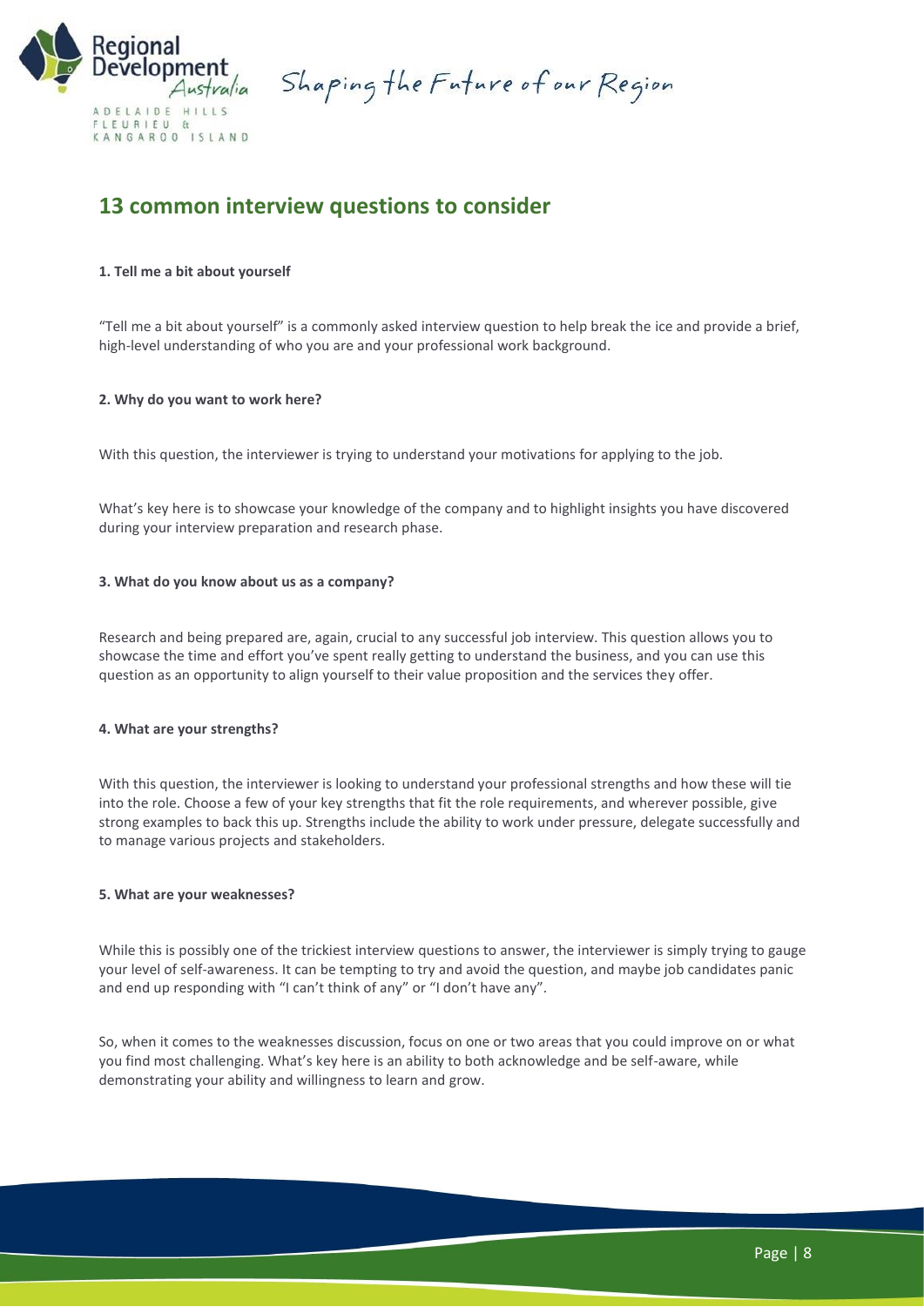

Shaping the Future of our Region

# **6. What have been your greatest achievements to date?**

Here, the interviewer is looking to see if you are a high performer and where you have excelled in your previous roles. In this case, select a few recent accomplishments that are directly related to the job position, role and responsibilities wherever possible.

# **7. When have you had to overcome a difficult situation at work and how did you manage it?**

Don't be afraid to select a tough situation that wasn't caused by you and explain the steps and measurements you took to overcome it.

Focus on and highlight the successful outcome and the learnings from the situation, as well as how the process and improvements enhanced overall performance.

# **8. What were the best and worst parts about your last role?**

Focus on what you enjoyed in your last role, and when addressing the negative side, be cautious about criticising your previous employer – it doesn't make a good impression.

# **9. What are your goals for the next year?**

Prepare for this ahead of the interview and really think about where you want to be and how it aligns with the role you are applying for. If your answer mentions continuous growth, learning and a willingness to adapt and take on new challenges, you're on the right track.

#### **10. How do you respond to high-pressure situations?**

Give an example of when you've succeeded under pressure that demonstrates logical problem-solving and people skills.

#### **11. What do you like to do in your spare time?**

This question is designed to [uncover your team and culture fit.](https://www.michaelpage.com.au/advice/management-advice/engagement-and-retention/how-build-positive-company-culture) Whilst it can be tempting to rattle off a laundry list, stick to hobbies that paint a fuller picture of you as a person. Think about what you do in your spare time but remember to keep it professional.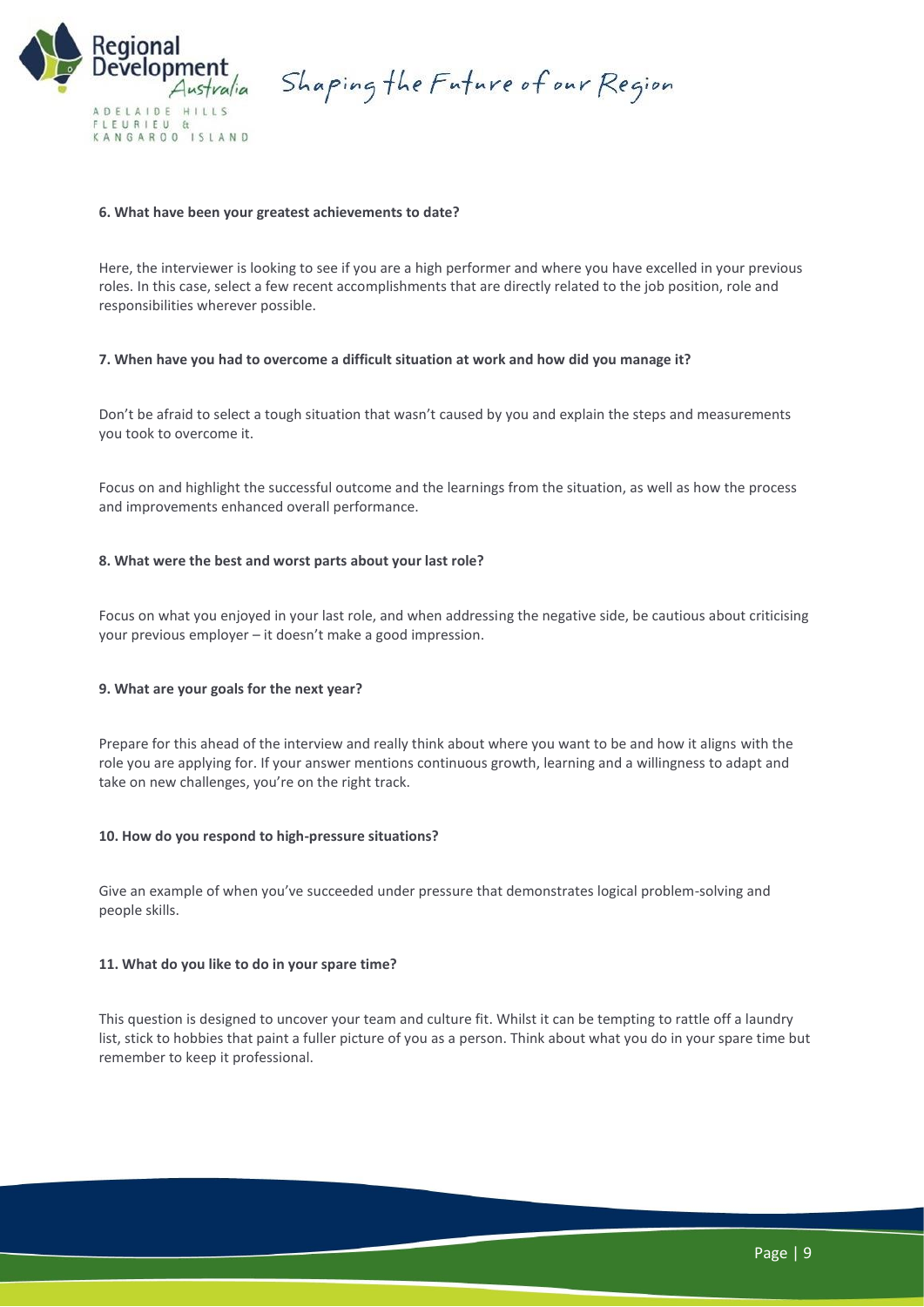

Shaping the Future of our Region

# **12. Why should we hire you?**

Your interviewer is essentially asking you to give your personal sales pitch, so take the time to explain why you're qualified to do the work (a combination of skills and achievements).

## **13. Do you have any questions for us?**

Use this opportunity to ask any questions that haven't been covered during the interview. Questions could be about KPIs, what a standard day involves, team size, training opportunities, employee perks, or anything else that will help you determine the role's suitability.

# **6 challenging interview questions to prepare for in advance**

#### **1. Why are you leaving your current job?**

If your reason for changing jobs is because of a personality conflict with your manager or colleagues, it's best not to highlight the situation as it may raise red flags. Instead, focus on talking about how you are looking for a new challenge, how excited you are about this new opportunity, and how you believe you are very well suited to the position.

#### **2. How do you respond to taking direction from superiors?**

Here you need to emphasise your ability to work as part of a team. Talk briefly about how all teams need to take direction from a manager and [give a strong example](https://www.michaelpage.com.au/advice/career-advice/interview/how-answer-competency-based-interview-questions) of how you have done this successfully in the past.

#### **3. How well do you handle criticism?**

Here you get to show your human side by talking about how we all make mistakes, and how we can all learn from constructive and positive criticism. If they ask for an example, talk about some constructive feedback you've received in an area that is not vital for the job, and how you worked to implement it.

#### **4. What motivates you?**

This is definitely not where you talk about 'money'! It might be working as part of a high-performance team, being immersed in important and meaningful projects, or seeing how much of a difference your contribution makes to customers or your business.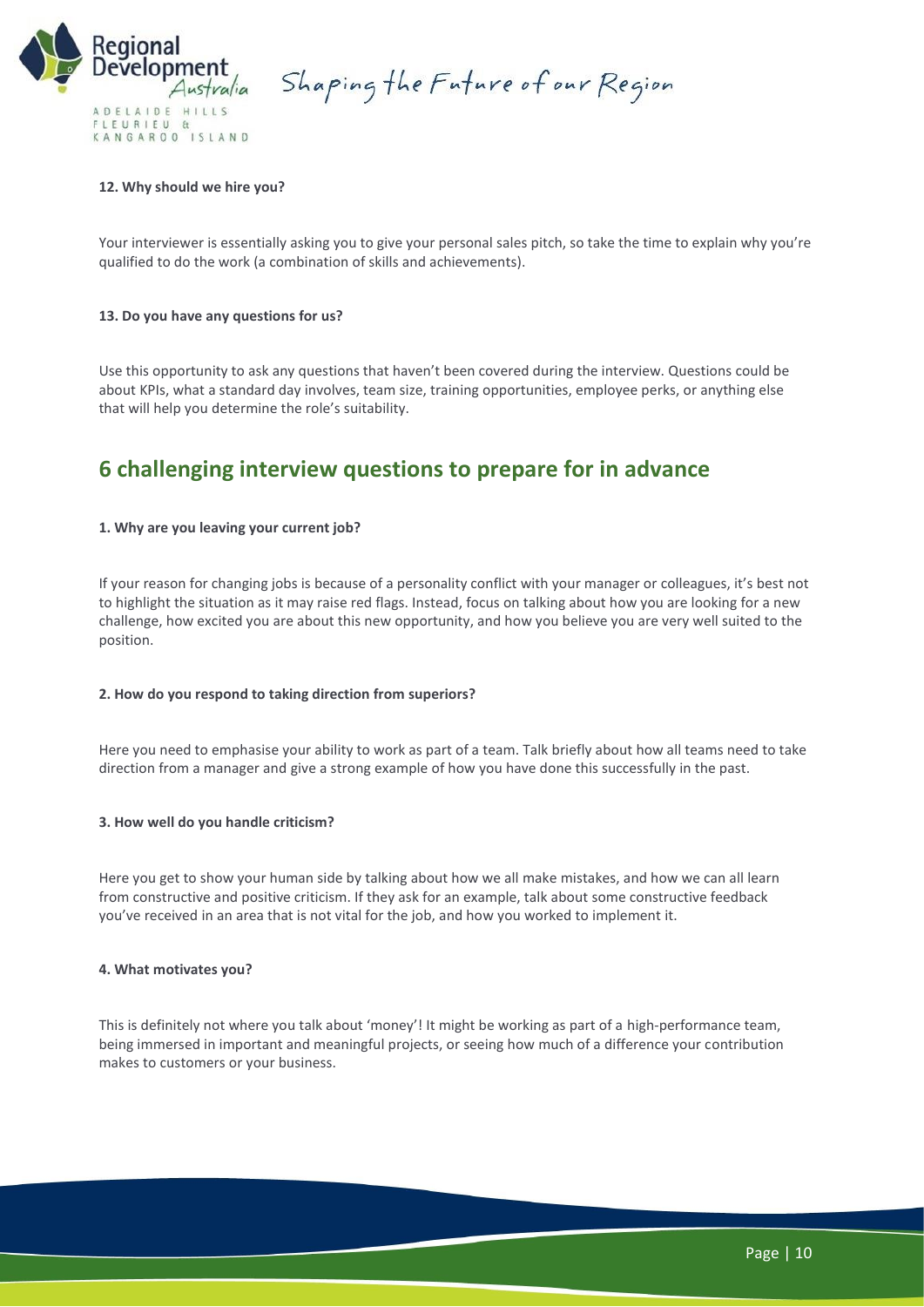

Shaping the Future of our Region

## **5. What do you know about the company?**

This is where your [pre-interview research](https://www.michaelpage.com.au/advice/career-advice/interview/how-prepare-interview) pays off. Briefly outline what you've learned about the company and appear keen to hear more.

#### **6. What can you offer us that the next candidate can't?**

This is where you get to show off what you have to offer. Talk about your achievements to date, the areas of the business you feel you could work with and where you believe you can make a positive impact.

# **What not to do at the interview**

#### **Not doing your research**

You might have the skills to do the job, but do you know the how the company operates?

#### **Turning up late**

Unless you have a very good excuse and ring ahead to rearrange, turning up late for an appointment will not endear you to any employer.

#### **Dressing inappropriately**

It's all about [first impressions](https://www.michaelpage.com.au/advice/career-advice/interview/tips-making-great-impression).

#### **Fidgeting with unnecessary props**

This can include mobile phones, nail files and chewing gum.

#### **Poor body language**

Eye contact, good posture, a cheerful demeanour, and a firm handshake will get you a long way in an interview.

#### **Unclear answering and rambling**

Take time to think before you answer questions and avoid bumbling to an uncomfortable halt; it doesn't inspire confidence. Also, don't mumble; the interviewer doesn't want to have to ask you to repeat an answer or have to strain to hear every word you're saying.